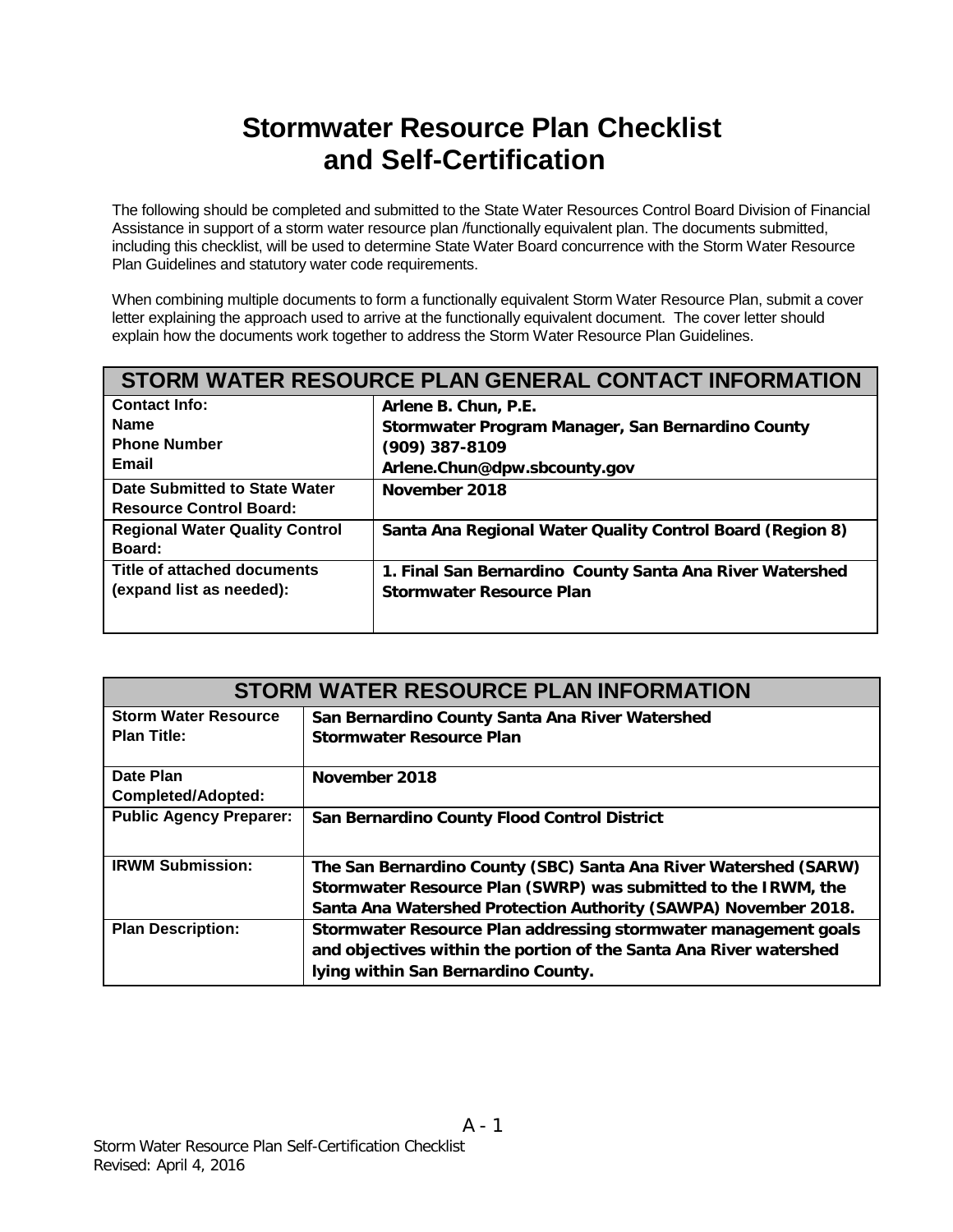#### **Checklist Instructions:**

For **each element** listed below, review the applicable section in the Storm Water Resource Plan Guidelines and enter ALL of the following information**.** Be sure to **p**rovide a clear and thorough justification if a recommended element (non shaded) is not addressed by the Storm Water Resource Plan.

- A. Mark the box if the Storm Water Resource Plan meets the provision
- B. In the provided space labeled **References**, enter:
	- 1. Title of document(s) that contain the information (or the number of the document listed in the General Information table above);
	- 2. The chapter/section **and page number(s)** where the information is located within the document(s);
	- 3. The entity(ies) that prepared the document(s) if different from plan preparer;
	-
	- 4. The date the document(s) was prepared, and subsequent updates; and<br>5. Where each document can be accessed <sup>1</sup> (website address or attached).

|             | <b>STORM WATER RESOURCE PLAN</b><br><b>CHECKLIST AND SELF-CERTIFICATION</b>                                                                                                                                                                                                                                   |                                     |
|-------------|---------------------------------------------------------------------------------------------------------------------------------------------------------------------------------------------------------------------------------------------------------------------------------------------------------------|-------------------------------------|
|             | Mandatory Required Elements per California Water Code are Shaded and Text is Bold                                                                                                                                                                                                                             |                                     |
| <b>Y/N</b>  | <b>Plan Element</b>                                                                                                                                                                                                                                                                                           | <b>Water Code</b><br><b>Section</b> |
|             | <b>WATERSHED IDENTIFICATION</b><br>(GUIDELINES SECTION VI.A)                                                                                                                                                                                                                                                  |                                     |
| Y           | 1. Plan identifies watershed and subwatershed(s) for storm water resource<br>planning.                                                                                                                                                                                                                        | 10565(c)<br>10562(b)(1)<br>10565(c) |
| References: | Watershed Identification: SBC SARW SWRP Section 2                                                                                                                                                                                                                                                             |                                     |
|             | 2. Plan is developed on a watershed basis, using boundaries as delineated by USGS, CalWater,<br>USGS Hydrologic Unit designations, or an applicable integrated regional water management group,<br>and includes a description and boundary map of each watershed and sub-watershed applicable to<br>the Plan. |                                     |
| References: | Watershed description: SBC SARW SWRP Section 2.1<br>Watershed boundary map: SBC SARW SWRP Figure 2-2<br>Sub-watershed description: SBC SARW SWRP Section 2.2<br>Sub-watershed boundary maps: SBC SARW SWRP Figure 2-13, page 37<br>Sub-watershed jurisdictional areas: SBC SARW SWRP Table 2-7, page 38       |                                     |

 $<sup>1</sup>$  All documents referenced must include a website address. If a document is not accessible to the public electronically, the</sup> document must be attached in the form of an electronic file (e.g. pdf or Word 2013) on a compact disk or other electronic transmittal tool.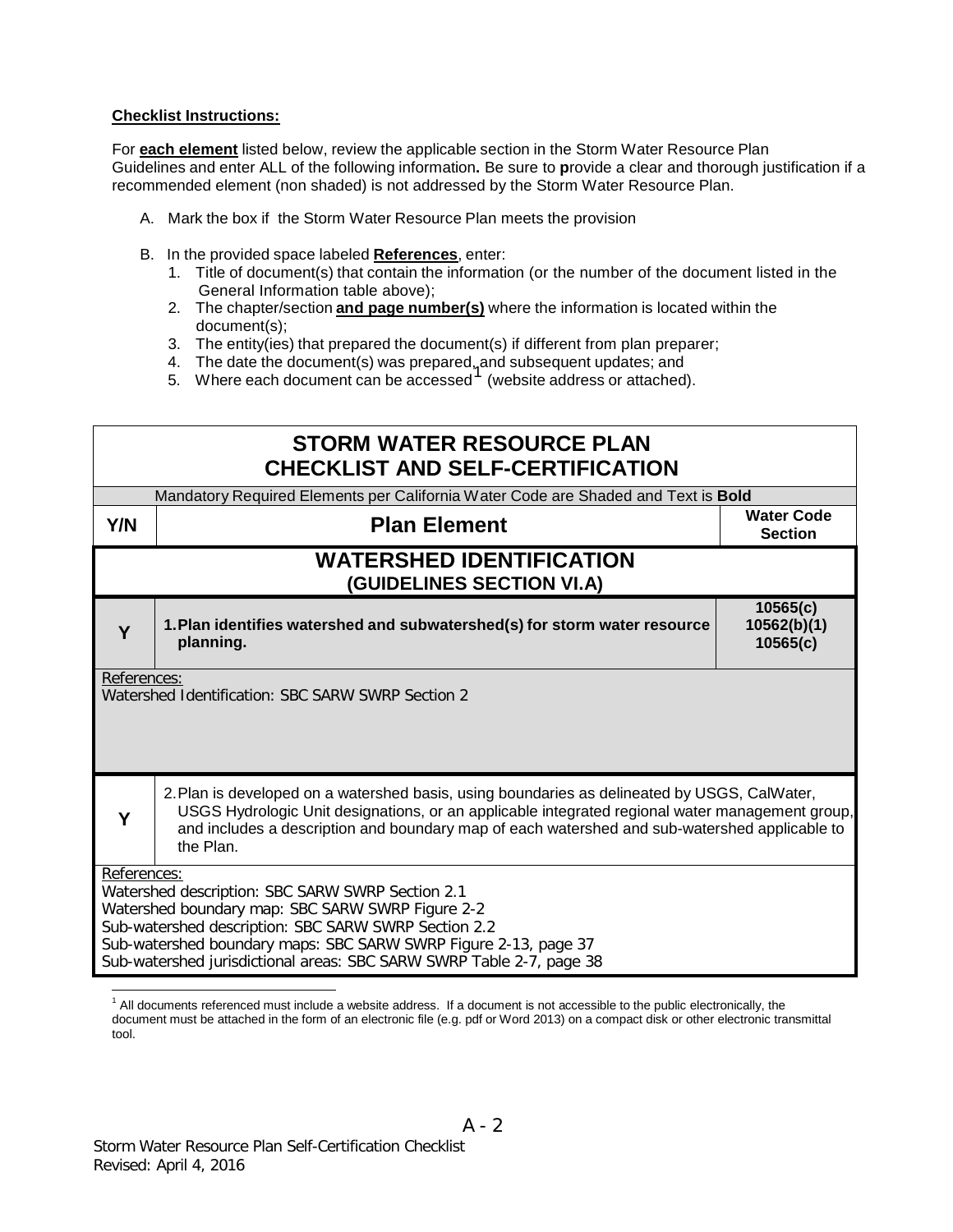| <b>WATERSHED IDENTIFICATION</b><br>(GUIDELINES SECTION VI.A)                                                                                                                                                                                                                                                                                                                                                                                                                                                                                                  |
|---------------------------------------------------------------------------------------------------------------------------------------------------------------------------------------------------------------------------------------------------------------------------------------------------------------------------------------------------------------------------------------------------------------------------------------------------------------------------------------------------------------------------------------------------------------|
| 3. Plan includes an explanation of why the watershed(s) and sub-watershed(s) are appropriate for<br>Y<br>storm water management with a multiple-benefit watershed approach;                                                                                                                                                                                                                                                                                                                                                                                   |
| References:<br>Watershed Identification: SBC SARW SWRP Section 2, page 12<br>San Bernardino County Santa Ana River Watershed: SBC SARW SWRP Section 2.1                                                                                                                                                                                                                                                                                                                                                                                                       |
| 4. Plan describes the internal boundaries within the watershed (boundaries of municipalities; service<br>areas of individual water, wastewater, and land use agencies, including those not involved in the<br>Y<br>Plan; groundwater basin boundaries, etc.; preferably provided in a geographic information system<br>shape file);                                                                                                                                                                                                                           |
| References:<br>Municipalities: SBC SARW SWRP Section 2.1.3, and Figure 2-5<br>Service areas: SBC SARW SWRP Section 2.1.3.2, Figure 2-6 and Figure 2-7<br>Groundwater basin boundaries: SBC SARW SWRP Section 2.1.2, Table 2-1 and Figure 2-4                                                                                                                                                                                                                                                                                                                  |
| 5. Plan describes the water quality priorities within the watershed based on, at a minimum, applicable<br>Y<br>TMDLs and consideration of water body-pollutant combinations listed on the State's Clean Water<br>Act Section 303(d) list of water quality limited segments (a.k.a. impaired waters list);<br>References:<br>Water Quality Priorities: SBC SARW SWRP Section 3.4 and Table 3-16<br>CWA 303(d) List: SBC SARW SWRP Section 3.1.1, Table 3-2 and Figure 3-1<br>Total Maximum Daily Loads: SBC SARW SWRP Section 3.1.2 and Table 3-3, 3-4 and 3-5 |
| 6. Plan describes the general quality and identification of surface and ground water resources within<br>Y<br>the watershed (preferably provided in a geographic information system shape file);<br>References:<br>Surface Water Identification: SBC SARW SWRP Section 2.1.1, Figure 2-1, and Figure 2-2<br>Surface Water quality: SBC SARW SWRP Section 3.1<br>Groundwater identification and quality: SBC SARW SWRP Section 2.1.2, and Section 3.2                                                                                                          |
| 7. Plan describes the local entity or entities that provide potable water supplies and the<br>Υ<br>estimated volume of potable water provided by the water suppliers;<br>References:<br>Potable water suppliers: SBC SARW SWRP Section 2.1.3.2, and Figure 2-6<br>Estimated volume of potable water: SBC SARW SWRP Table 2-4                                                                                                                                                                                                                                  |
| 8. Plan includes map(s) showing location of native habitats, creeks, lakes, rivers, parks, and other<br>Y<br>natural or open space within the sub-watershed boundaries; and<br>References<br>SBC SARW SWRP Section 2.1.4, and Figures 2-9 and 2-10                                                                                                                                                                                                                                                                                                            |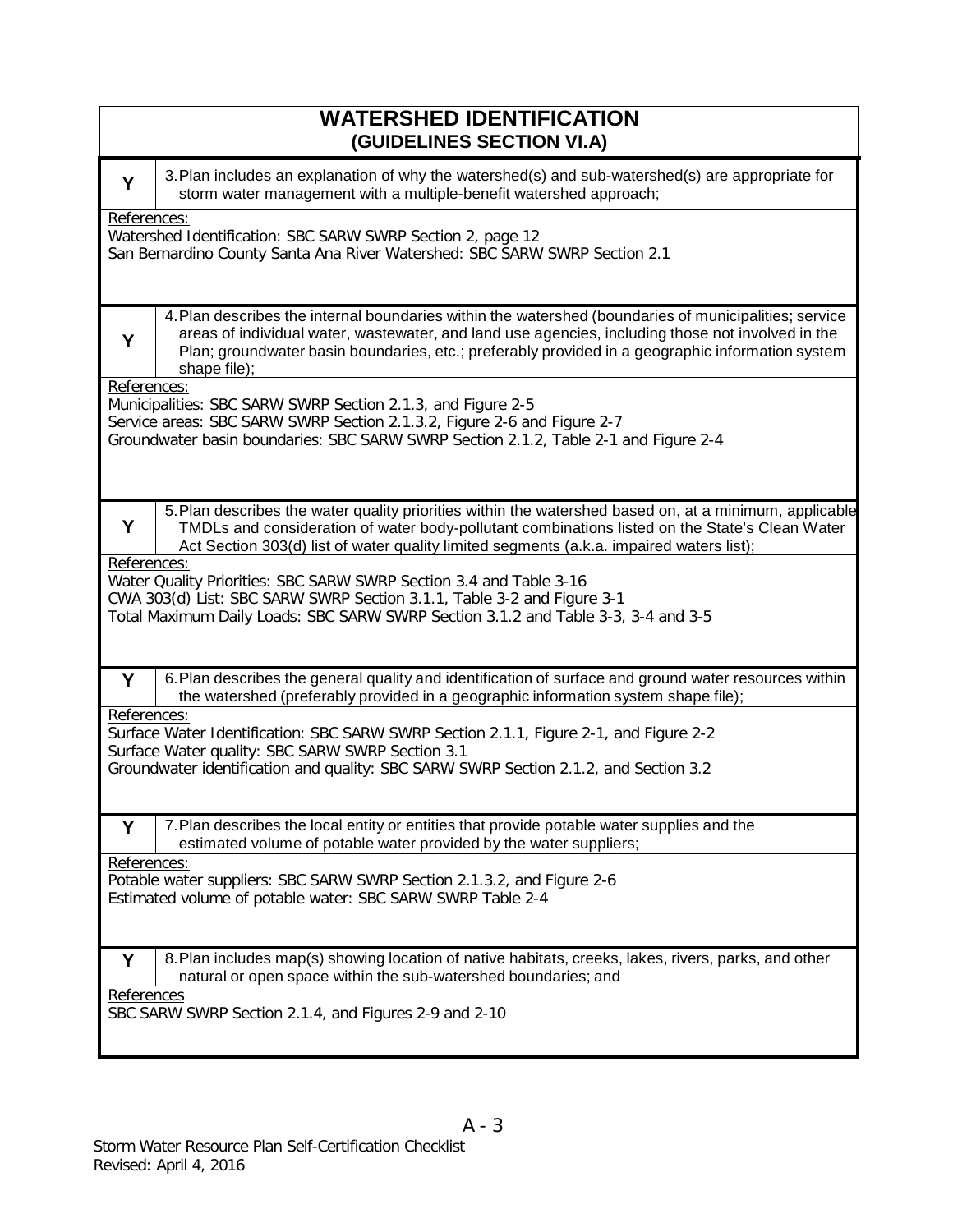### **WATERSHED IDENTIFICATION (GUIDELINES SECTION VI.A)**

**Y** 9. Plan identifies (quantitative, if possible) the natural watershed processes that occur within the subwatershed and a description of how those natural watershed processes have been disrupted within the sub-watershed (e.g., high levels of imperviousness convert the watershed processes of infiltration and interflow to surface runoff increasing runoff volumes; development commonly covers natural surfaces and often introduces non-native vegetation, preventing the natural supply of sediment from reaching receiving waters).

#### References:

Natural Watershed Processes: SBC SARW SWRP Section 2.1.5 Groundwater Recharge and Infiltration: SBC SARW SWRP Section 2.1.5.2 and Figure 2-11 Interflow: SBC SARW SWRP Section 2.1.5.3 Evapotranspiration: SBC SARW SWRP Section 2.1.5.4 Sedimentation: SBC SARW SWRP Section 2.1.5.5 and Figure 2-12 Chemical and Biological Transformation: SBC SARW SWRP Section 2.1.5.6

### **WATER QUALITY COMPLIANCE (GUIDELINES SECTION V)**

#### **Y 10. Plan identifies activities that generate or contribute to the pollution of storm 10562(d)(7) water or dry weather runoff, or that impair the effective beneficial use of storm water or dry weather runoff.**

References

Contributors to Surface Water Impairments: SBC SARW SWRP Section 3.5 Land Use Type and Potential Pollutants: SBC SARW SWRP Section 3.5.1

#### **Y 11. Plan describes how it is consistent with and assists in, compliance with total 10562(b)(5) maximum daily load implementation plans and applicable national pollutant discharge elimination system permits.**

References:

Total Maximum Daily Loads: SBC SARW SWRP Section 3.1.2

Water Quality Prioritization: SBC SARW SWRP Section 3.5

Assessment of compliance with TMDL implementation plans and applicable NPDES permits: Section 6.4 Performance Measures: SBC SARW SWRP Section 7.5

#### **Y 12. Plan identifies applicable permits and describes how it meets all applicable 10562(b)(6) waste discharge permit requirements.**

References:

Identification of permits: SBC SARW SWRP Section 1.3 Overview of Proposed Compliance Tracks for NPDES Stormwater Permits: SBC SARW SWRP Table 3-7 Potential Strategies to Address Water Quality Priorities: SBC SARW SWRP Section 3.7 MS4 Permit compliance monitoring: SBC SARW SWRP Section 7.5.2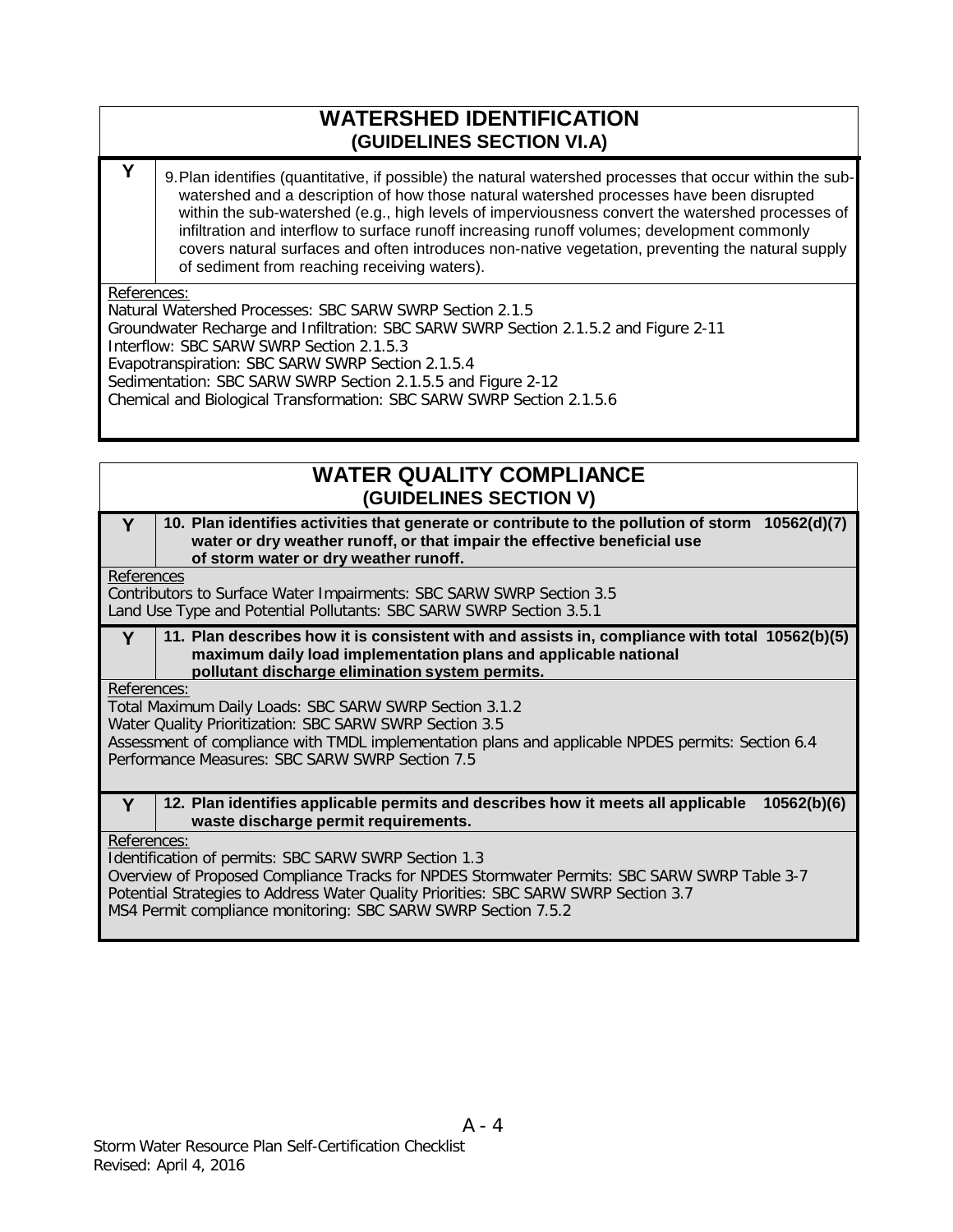| ORGANIZATION, COORDINATION, COLLABORATION<br>(GUIDELINES SECTION VI.B)                                                                                                                                                                                                                                                                                                                                                 |
|------------------------------------------------------------------------------------------------------------------------------------------------------------------------------------------------------------------------------------------------------------------------------------------------------------------------------------------------------------------------------------------------------------------------|
| 13. Local agencies and nongovernmental organizations were consulted in Plan<br>10565(a)<br>Y<br>development.                                                                                                                                                                                                                                                                                                           |
| References:<br>Local IRWMP: SBC SARW SWRP Section 4.1<br>Contribution from Local, State, and Federal Agencies: SBC SARW SWRP Section 4.3<br>Technical Advisory Committee: SBC SARW SWRP Section 4.4, and Tables 4-1 and 4-2<br>Stakeholder Outreach: SBC SARW SWRP Section 8.2<br>Stakeholder and Public Outreach, Education, and Engagement Plan: SBC SARW SWRP Attachment E                                          |
| 14. Community participation was provided for in Plan development.<br>10562(b)(4)<br>Y                                                                                                                                                                                                                                                                                                                                  |
| References:<br>Technical Advisory Committee: SBC SARW SWRP Section 4.4, and Tables 4-1 and 4-2<br>Public Engagement: SBC SARW SWRP Section 4.5<br>Stakeholder Engagement: SBC SARW SWRP Section 4.6<br>Public Outreach: SBC SARW SWRP Section 8.3<br>Stakeholder and Public Outreach, Education, and Engagement Plan: SBC SARW SWRP Attachment E                                                                       |
| 15. Plan includes description of the existing integrated regional water management group(s)<br>Y<br>implementing an integrated regional water management plan.                                                                                                                                                                                                                                                         |
| References:<br>Local IRWMP: SBC SARW SWRP Section 4.1<br>SWRP Consistency with other Plans and Programs: SBC SARW SWRP Section 4.2                                                                                                                                                                                                                                                                                     |
| 16. Plan includes identification of and coordination with agencies and organizations (including, but<br>Y<br>not limited to public agencies, nonprofit organizations, and privately owned water utilities) that<br>need to participate and implement their own authorities and mandates in order to address the<br>storm water and dry weather runoff management objectives of the Plan for the targeted<br>watershed. |
| References:<br>SWRP Consistency with other Plans and Programs: SBC SARW SWRP Section 4.2<br>Contribution from Local, State, and Federal Agencies: SBC SARW SWRP Section 4.3                                                                                                                                                                                                                                            |
| 17. Plan includes identification of nonprofit organizations working on storm water and dry weather<br>Υ<br>resource planning or management in the watershed.                                                                                                                                                                                                                                                           |
| References:<br>Contribution from Local, State, and Federal Agencies: SBC SARW SWRP Section 4.3<br>Stakeholder Outreach: SBC SARW SWRP Section 8.2<br>Stakeholder and Public Outreach, Education, and Engagement Plan: SBC SARW SWRP Attachment E                                                                                                                                                                       |
| 18. Plan includes identification and discussion of public engagement efforts and<br>Y<br>community participation in Plan development.                                                                                                                                                                                                                                                                                  |
| References:<br>Public Engagement: SBC SARW SWRP Section 4.5<br>Education: SBC SARW SWRP Section 8.1<br>Stakeholder and Public Outreach, Education, and Engagement Plan: SBC SARW SWRP Attachment E                                                                                                                                                                                                                     |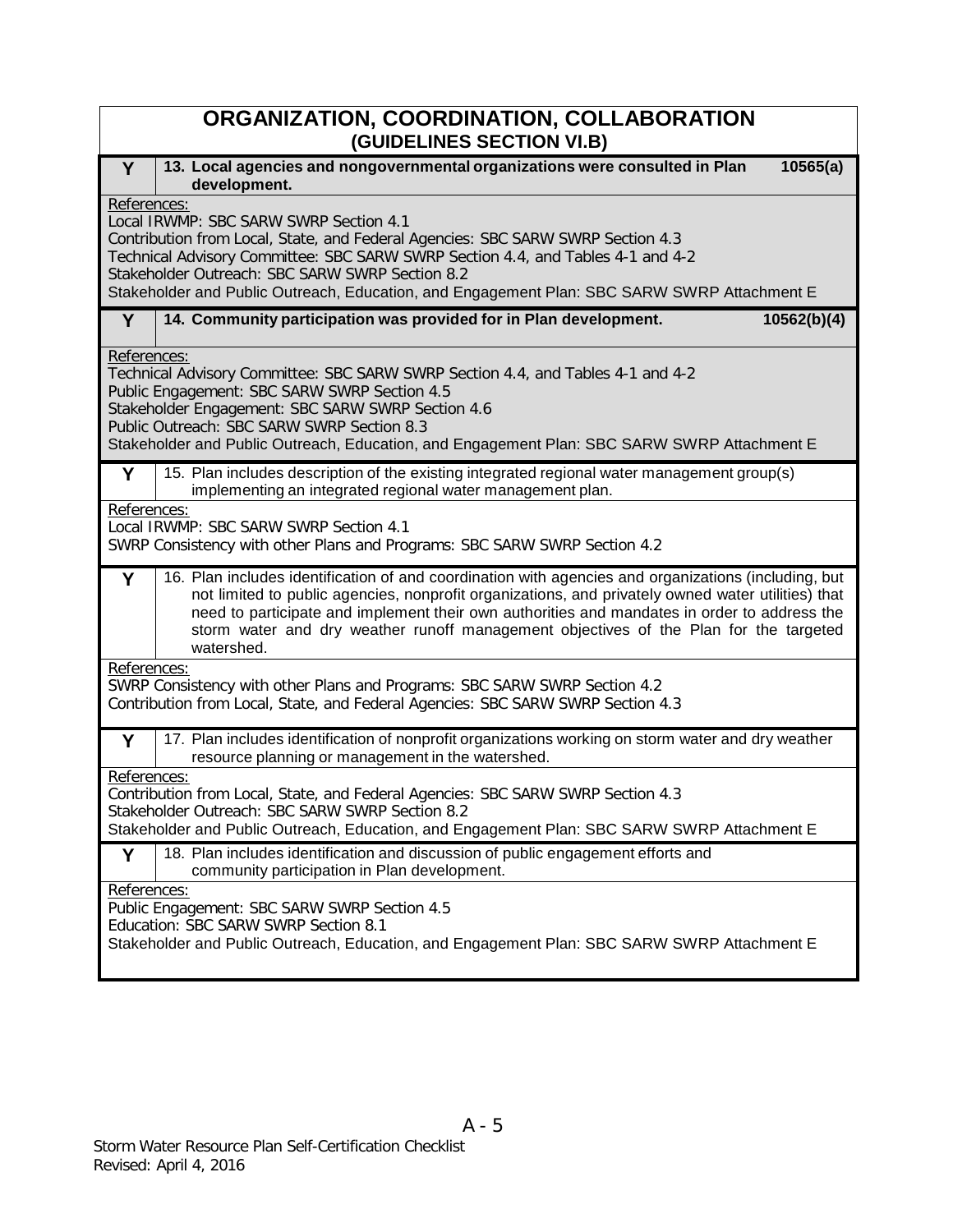| ORGANIZATION, COORDINATION, COLLABORATION<br>(GUIDELINES SECTION VI.B)                                                                                                                                                                                              |
|---------------------------------------------------------------------------------------------------------------------------------------------------------------------------------------------------------------------------------------------------------------------|
| 19. Plan includes identification of required decisions that must be made by local, state or federal<br>Υ<br>regulatory agencies for Plan implementation and coordinated watershed-based or<br>regional monitoring and visualization                                 |
| References:<br>Contribution from Local, State, and Federal Agencies: SBC SARW SWRP Section 4.3<br>Technical Advisory Committee: SBC SARW SWRP Section 4.4, and Tables 4-1 and 4-2                                                                                   |
| Y<br>20. Plan describes planning and coordination of existing local governmental agencies, including<br>where necessary new or altered governance structures to support collaboration among two or<br>more lead local agencies responsible for plan implementation. |
| References:<br>Contribution from Local, State, and Federal Agencies: SBC SARW SWRP Section 4.3<br>Technical Advisory Committee: SBC SARW SWRP Section 4.4 and Tables 4-1 and 4-2                                                                                    |
| Υ<br>21. Plan describes the relationship of the Plan to other existing planning documents, ordinances,<br>and programs established by local agencies.                                                                                                               |
| References:<br>Local IRWMP: SBC SARW SWRP Section 4.1<br>SWRP Consistency with other Plans and Programs: SBC SARW SWRP Section 4.2                                                                                                                                  |
| <b>NA</b><br>22. (If applicable)Plan explains why individual agency participation in various isolated efforts is<br>appropriate.                                                                                                                                    |
| References:<br>As the SBC SARW SWRP is a planning document, jurisdictional or agency -specific multi-benefit stormwater<br>and dry-weather runoff projects will not be isolated from regional planning for compliance purposes.                                     |
| QUANTITATIVE METHODS                                                                                                                                                                                                                                                |

### **QUANTITATIVE METHODS (GUIDELINES SECTION VI.C)**

| Y           | 23. For all analyses:<br>Plan includes an integrated metrics-based analysis to demonstrate that the Plan's proposed<br>storm water and dry weather capture projects and programs will satisfy the Plan's identified<br>water management objectives and multiple benefits.                                                                                                                                                                                                                                                                                            |
|-------------|----------------------------------------------------------------------------------------------------------------------------------------------------------------------------------------------------------------------------------------------------------------------------------------------------------------------------------------------------------------------------------------------------------------------------------------------------------------------------------------------------------------------------------------------------------------------|
| References: | Quantitative Methods: SBC SARW SWRP Section 5<br>Analysis results: SBC SARW SWRP Section 6.2, and Attachment G                                                                                                                                                                                                                                                                                                                                                                                                                                                       |
| Υ           | 24. For water quality project analysis (section VI.C.2.a)<br>Plan includes an analysis of how each project and program complies with or is consistent with<br>an applicable NPDES permit. The analysis should simulate the proposed watershed-based<br>outcomes using modeling, calculations, pollutant mass balances, water volume balances,<br>and/or other methods of analysis. Describes how each project or program will contribute to the<br>preservation, restoration, or enhancement of watershed processes (as described in Guidelines<br>section VI.C.2.a) |
| References: | Pollutant Load Reduction: SBC SARW SWRP Section 5.3.1.1 and Table 5-2, Approach to Quantify<br>Stormwater Runoff Reduction: SBC SARW SWRP Section 5.3.1.2 and Table 5-3, Approach to Quantify,<br>Project Selection and Metrics-Based Analysis Results: SBC SARW SWRP Attachment G                                                                                                                                                                                                                                                                                   |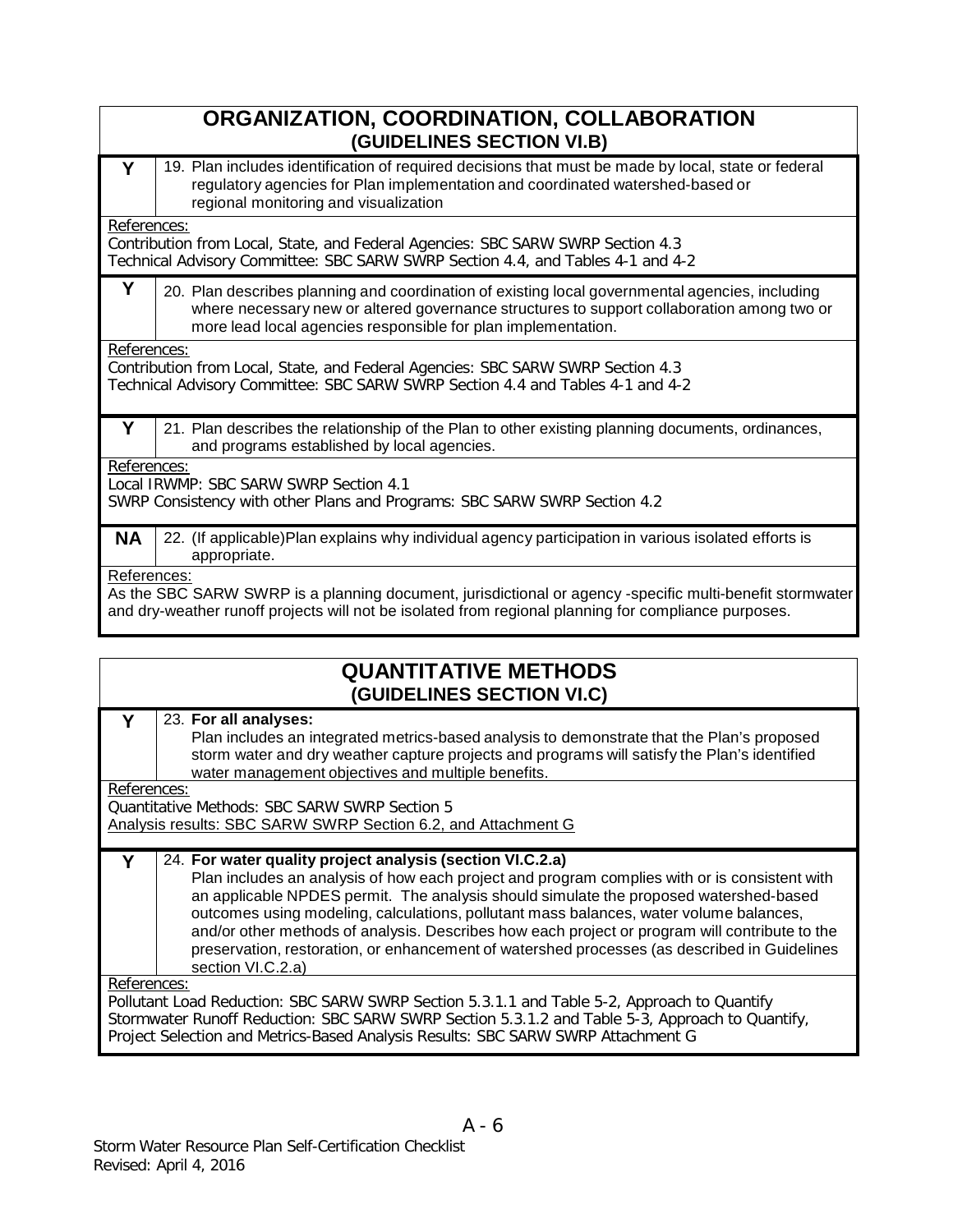| <b>QUANTITATIVE METHODS</b><br>(GUIDELINES SECTION VI.C)                                                                                                                                                                                                                                                                                                                                                                                                                                                                                                                                                                                                                                                                                                                                                                                                                                                                                                      |
|---------------------------------------------------------------------------------------------------------------------------------------------------------------------------------------------------------------------------------------------------------------------------------------------------------------------------------------------------------------------------------------------------------------------------------------------------------------------------------------------------------------------------------------------------------------------------------------------------------------------------------------------------------------------------------------------------------------------------------------------------------------------------------------------------------------------------------------------------------------------------------------------------------------------------------------------------------------|
| 25. For storm water capture and use project analysis (section VI.C.2.b):<br>Y<br>Plan includes an analysis of how collectively the projects and programs in the watershed<br>will capture and use the proposed amount of storm water and dry weather runoff.                                                                                                                                                                                                                                                                                                                                                                                                                                                                                                                                                                                                                                                                                                  |
| References:<br>Water Supply: SBC SARW SWRP Section 5.3.2<br>Stormwater Recharge: SBC SARW SWRP Section 5.3.2.1, and Table 5-4, Approach to Quantify Stormwater<br>Recharge<br>Recycled Water Recharge: SBC SARW SWRP Section 5.3.2.2, and Table 5-5, Approach to Quantify Recycled                                                                                                                                                                                                                                                                                                                                                                                                                                                                                                                                                                                                                                                                            |
| Water Recharge<br>Project Selection and Metrics-Based Analysis Results: SBC SARW SWRP Attachment G                                                                                                                                                                                                                                                                                                                                                                                                                                                                                                                                                                                                                                                                                                                                                                                                                                                            |
| 26. For water supply and flood management project analysis (section VI.C.2.c):<br>Υ<br>Plan includes an analysis of how each project and program will maximize and/or augment<br>water supply.<br>References:                                                                                                                                                                                                                                                                                                                                                                                                                                                                                                                                                                                                                                                                                                                                                 |
| Water Supply: SBC SARW SWRP Section 5.3.2<br>Flood Management: SBC SARW SWRP Section 5.3.3 Flood Management<br>Runoff Rate Reduction: SBC SARW SWRP Section 5.3.3.1 and Table 5-6<br>Runoff Volume Reduction: SBC SARW SWRP Section 5.3.3.2, and Table 5-7<br>Flood Elevation Reduction: SBC SARW SWRP Section 5.3.3.3, and Table 5-8<br>Removal of Parcels/Structures from the 100-Year Floodplain: SBC SARW SWRP Section 5.3.3.4, and<br>Table 5-9<br>Property Value Saved: SBC SARW SWRP Section 5.3.3.5 and Table 5-10<br>Project Selection and Metrics-Based Analysis Results: SBC SARW SWRP Attachment G                                                                                                                                                                                                                                                                                                                                                |
| Y<br>27. For environmental and community benefit analysis (section VI.C.2.d):<br>Plan includes a narrative of how each project and program will benefit the environment<br>and/or community, with some type of quantitative measurement.                                                                                                                                                                                                                                                                                                                                                                                                                                                                                                                                                                                                                                                                                                                      |
| References:<br>Environmental: SBC SARW SWRP Section 5.3.4<br>Wetlands Enhancement/Creation, SBC SARW SWRP Section 5.3.4.1 and Table 5-11<br>Riparian Area Enhancement: SBC SARW SWRP Section 5.3.4.2 and Table 5-12<br>Streambed Restoration: SBC SARW SWRP Section 5.3.4.3 and Table 5-13<br>Increased Urban Green Space: SBC SARW SWRP Section 5.3.4.4 and Table 5-14,<br>Community: SBC SARW SWRP Section 5.3.5<br>Provide Employment Opportunities: SBC SARW SWRP Section 5.3.5.1 and Table 5-15<br>Increase Public Education: SBC SARW SWRP Section 5.3.5.2 and Table 5-16<br>Increase Community Involvement: SBC SARW SWRP Section 5.3.5.3 and Table 5-17<br>Walking Paths, Sidewalks, and Bike Trails Enhancement/Creation: SBC SARW SWRP Section 5.3.5.4 and<br>Table 5-18<br>Public Use Area Enhancements/Creation: SBC SARW SWRP Section 5.3.5.5 and Table 5-19<br>Project Selection and Metrics-Based Analysis Results: SBC SARW SWRP Attachment G |
| 28. Data management (section VI.C.3):<br>Y<br>Plan describes data collection and management, including: a) mechanisms by which data will<br>be managed and stored; b) how data will be accessed by stakeholders and the public; c) how<br>existing water quality and water quality monitoring will be assessed; d) frequency at which data<br>will be updated; and e) how data gaps will be identified.                                                                                                                                                                                                                                                                                                                                                                                                                                                                                                                                                       |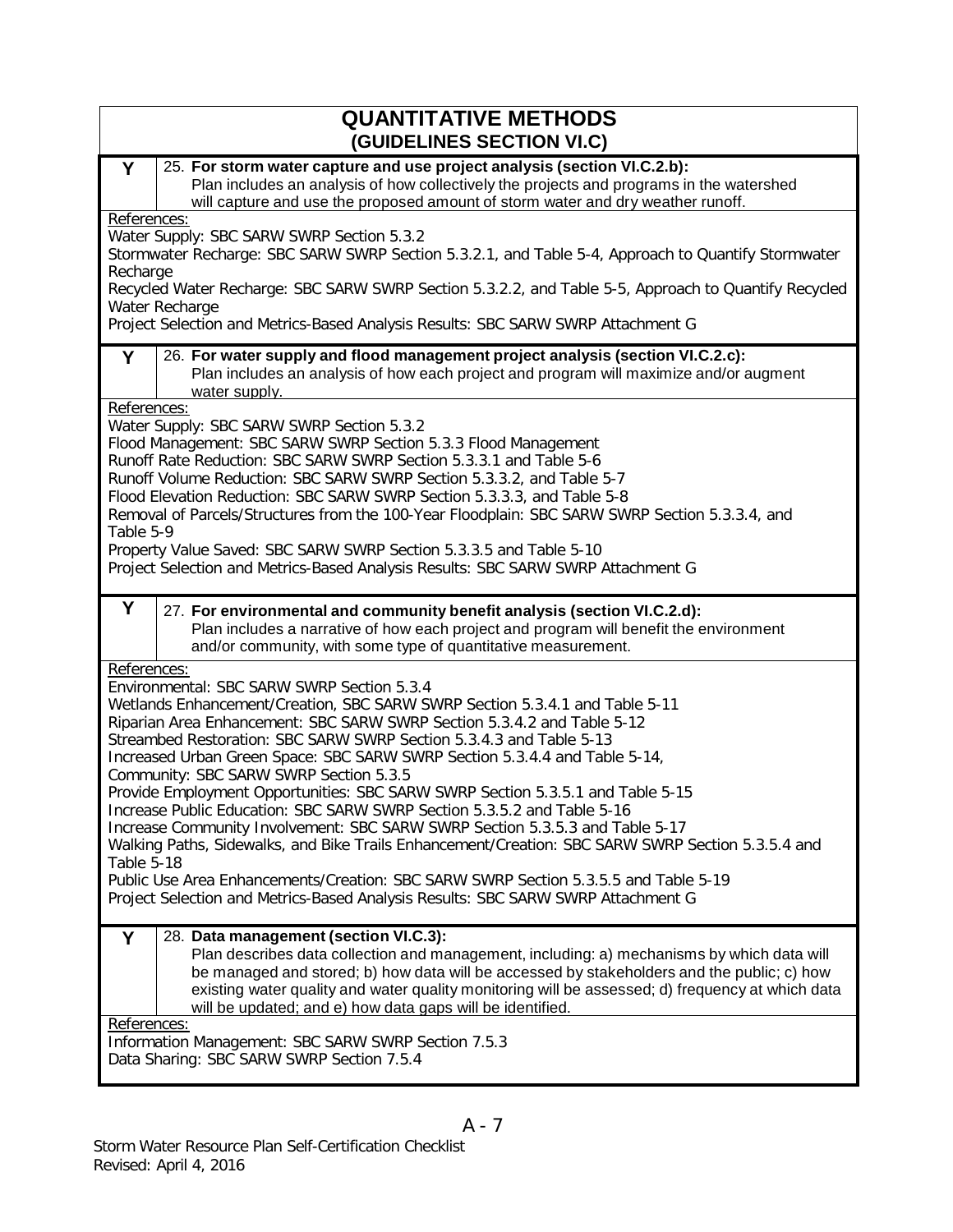| <b>IDENTIFICATION AND PRIORITIZATION OF PROJECTS</b><br>(GUIDELINES SECTION VI.D)                                                                                                                                                                                                                                                                                                                           |
|-------------------------------------------------------------------------------------------------------------------------------------------------------------------------------------------------------------------------------------------------------------------------------------------------------------------------------------------------------------------------------------------------------------|
| 29. Plan identifies opportunities to augment local water supply through<br>10562(d)(1)<br>Y<br>groundwater recharge or storage for beneficial use of storm<br>water and dry weather runoff.                                                                                                                                                                                                                 |
| References:                                                                                                                                                                                                                                                                                                                                                                                                 |
| Identification of Projects: SBC SARW SWRP Section 6.1, page 95, and Table 6-1                                                                                                                                                                                                                                                                                                                               |
| Benefit Analysis Results: SBC SARW SWRP Section 6.2<br>Assessment of Stormwater Management Objectives: SBC SARW SWRP Section 6.4 and Table 6-2                                                                                                                                                                                                                                                              |
| Project Selection and Metrics-Based Analysis Results: SBC SARW SWRP Attachment G                                                                                                                                                                                                                                                                                                                            |
| 30. Plan identifies opportunities for source control for both pollution and dry<br>10562(d)(2)<br>Y.<br>weather runoff volume, onsite and local infiltration, and use of storm<br>water and dry weather runoff.                                                                                                                                                                                             |
| References:                                                                                                                                                                                                                                                                                                                                                                                                 |
| Identification of Projects: SBC SARW SWRP Section 6.1, and Table 6-1                                                                                                                                                                                                                                                                                                                                        |
| Benefit Analysis Results: SBC SARW SWRP Section 6.2                                                                                                                                                                                                                                                                                                                                                         |
| Assessment of Stormwater Management Objectives: SBC SARW SWRP Section 6.4 and Table 6-2                                                                                                                                                                                                                                                                                                                     |
| Project Selection and Metrics-Based Analysis Results: SBC SARW SWRP Attachment G                                                                                                                                                                                                                                                                                                                            |
| 31. Plan identifies projects that reestablish natural water drainage treatment and<br>10562(d)(3)<br>Y<br>infiltration systems, or mimic natural system functions to the<br>maximum extent feasible.                                                                                                                                                                                                        |
| References:                                                                                                                                                                                                                                                                                                                                                                                                 |
| Identification of Projects: SBC SARW SWRP Section 6.1 and Table 6-1<br>Benefit Analysis Results: SBC SARW SWRP Section 6.2                                                                                                                                                                                                                                                                                  |
| Assessment of Stormwater Management Objectives: SBC SARW SWRP Section 6.4 and Table 6-2,                                                                                                                                                                                                                                                                                                                    |
| Project Selection and Metrics-Based Analysis Results: SBC SARW SWRP Attachment G                                                                                                                                                                                                                                                                                                                            |
|                                                                                                                                                                                                                                                                                                                                                                                                             |
| 32. Plan identifies opportunities to develop, restore, or enhance habitat and open 10562(d)(4)<br>Y<br>space through storm water and dry weather runoff management,<br>including wetlands, riverside habitats, parkways, and parks.                                                                                                                                                                         |
| References:                                                                                                                                                                                                                                                                                                                                                                                                 |
| Identification of Projects: SBC SARW SWRP Section 6.1, and Table 6-1                                                                                                                                                                                                                                                                                                                                        |
| Benefit Analysis Results: SBC SARW SWRP Section 6.2,<br>Assessment of Stormwater Management Objectives: SBC SARW SWRP Section 6.4 and Table 6-2                                                                                                                                                                                                                                                             |
| Project Selection and Metrics-Based Analysis Results: SBC SARW SWRP Attachment G                                                                                                                                                                                                                                                                                                                            |
|                                                                                                                                                                                                                                                                                                                                                                                                             |
| 33. Plan identifies opportunities to use existing publicly owned lands and<br>10562(d)(5),<br>Y<br>easements, including, but not limited to, parks, public open space, community 10562(b)(8)<br>gardens, farm and agricultural preserves, school sites, and<br>government office buildings and complexes, to capture, clean, store,<br>and use storm water and dry weather runoff either onsite or offsite. |
| References:<br>Identification of Projects: SBC SARW SWRP Section 6.1 and Table 6-1                                                                                                                                                                                                                                                                                                                          |
| Benefit Analysis Results: SBC SARW SWRP Section 6.2                                                                                                                                                                                                                                                                                                                                                         |
| Assessment of Stormwater Management Objectives: SBC SARW SWRP Section 6.4 and Table 6-2                                                                                                                                                                                                                                                                                                                     |
| Project Selection and Metrics-Based Analysis Results: SBC SARW SWRP Attachment G                                                                                                                                                                                                                                                                                                                            |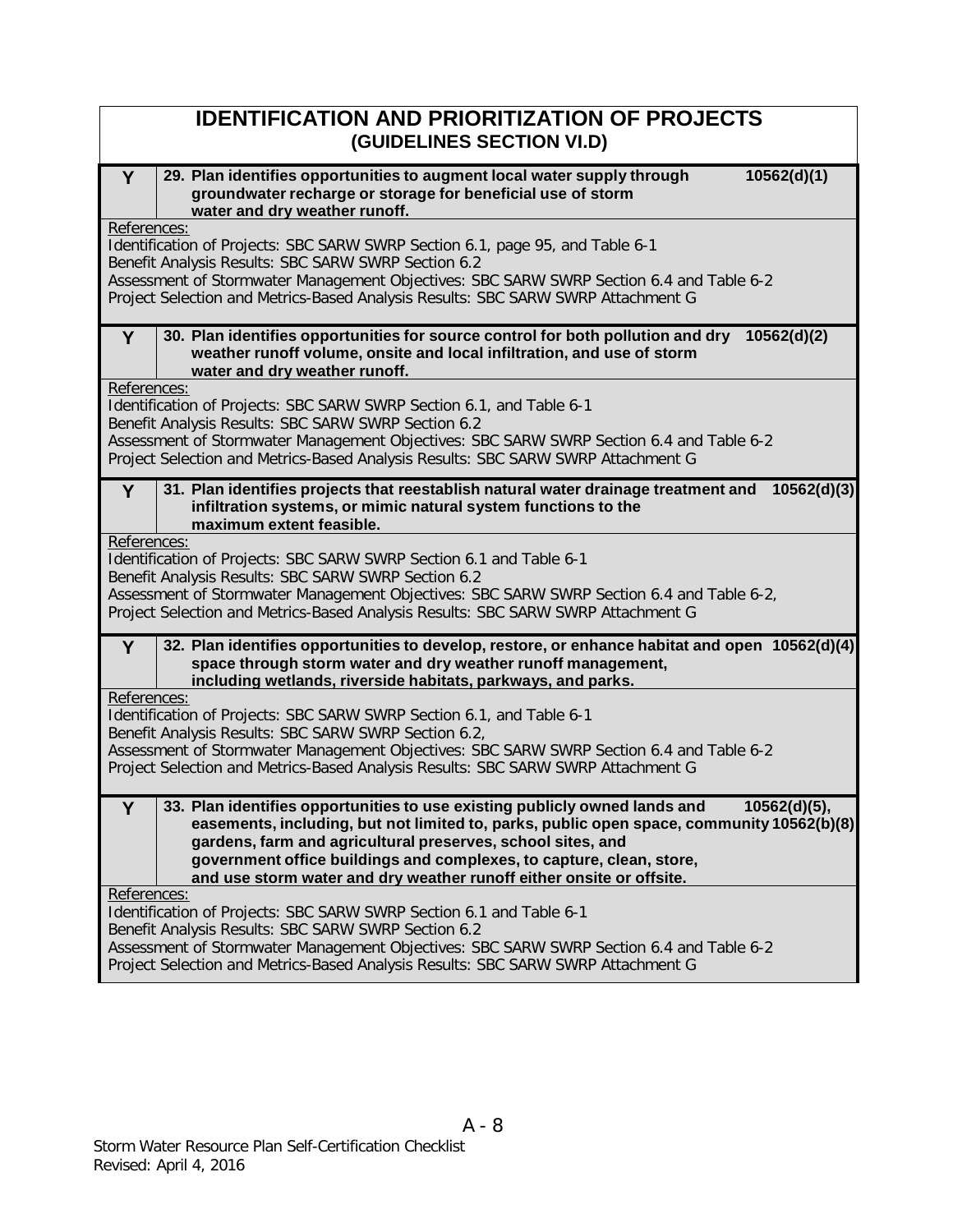|             | <b>IDENTIFICATION AND PRIORITIZATION OF PROJECTS</b><br>(GUIDELINES SECTION VI.D)                                                                                                                                                                                                                                                                                                                                                        |
|-------------|------------------------------------------------------------------------------------------------------------------------------------------------------------------------------------------------------------------------------------------------------------------------------------------------------------------------------------------------------------------------------------------------------------------------------------------|
| Y           | 34. For new development and redevelopments (if applicable):<br>10562(d)(6)<br>Plan identifies design criteria and best management practices to<br>prevent storm water and dry weather runoff pollution and increase<br>effective storm water and dry weather runoff management for new<br>and upgraded infrastructure and residential, commercial, industrial,<br>and public development.                                                |
| References: |                                                                                                                                                                                                                                                                                                                                                                                                                                          |
|             | Potential Strategies to Address Water Quality Priorities: SBC SARW SWRP Section 3.6                                                                                                                                                                                                                                                                                                                                                      |
| Υ           | 35. Plan uses appropriate quantitative methods for prioritization of projects.<br>10562(b)(2)<br>(This should be accomplished by using a metrics-based and<br>integrated evaluation and analysis of multiple benefits to maximize<br>water supply, water quality, flood management, environmental, and<br>other community benefits within the watershed.)                                                                                |
| References: | Prioritizing Projects based on Multiple Benefits: SBC SARW SWRP Section 5.4<br>Prioritization Elements: SBC SARW SWRP Section 5.4.1 and Tables 5-20 through 5-25<br>Benefit Analysis Results: SBC SARW SWRP Section 6.2<br>Project Prioritization: SBC SARW SWRP Section 6.3<br>Assessment of Stormwater Management Objectives: SBC SARW SWRP Section 6.4 and Table 6-2<br>Results of Project Prioritization: SBC SARW SWRP Attachment H |
| Y           | 36. Overall:<br>Plan prioritizes projects and programs using a metric-driven approach and a geospatial<br>analysis of multiple benefits to maximize water supply, water quality, flood management,<br>environmental, and community benefits within the watershed.                                                                                                                                                                        |
| References: | Prioritizing Projects based on Multiple Benefits: SBC SARW SWRP Section 5.4<br>Prioritization Elements: SBC SARW SWRP Section 5.4.1 and Tables 5-20 through 5-25<br>Benefit Analysis Results: SBC SARW SWRP Section 6.2<br>Project Prioritization: SBC SARW SWRP Section 6.3<br>Assessment of Stormwater Management Objectives: SBC SARW SWRP Section 6.4 and Table 6-2<br>Results of Project Prioritization: SBC SARW SWRP Attachment H |
| Y           | 37. Multiple benefits:<br>Each project in accordance with the Plan contributes to at least two or more Main Benefits and<br>the maximum number of <b>Additional Benefits</b> as listed in Table 4 of the Guidelines. (Benefits<br>are not counted twice if they apply to more than one category.)                                                                                                                                        |
| References: | Prioritizing Projects based on Multiple Benefits: SBC SARW SWRP Section 5.4<br>Prioritization Elements: SBC SARW SWRP Section 5.4.1 and Tables 5-20 through 5-25<br>Benefit Analysis Results: SBC SARW SWRP Section 6.2<br>Project Prioritization: SBC SARW SWRP Section 6.3<br>Assessment of Stormwater Management Objectives: SBC SARW SWRP Section 6.4 and Table 6-2<br>Results of Project Prioritization: SBC SARW SWRP Attachment H |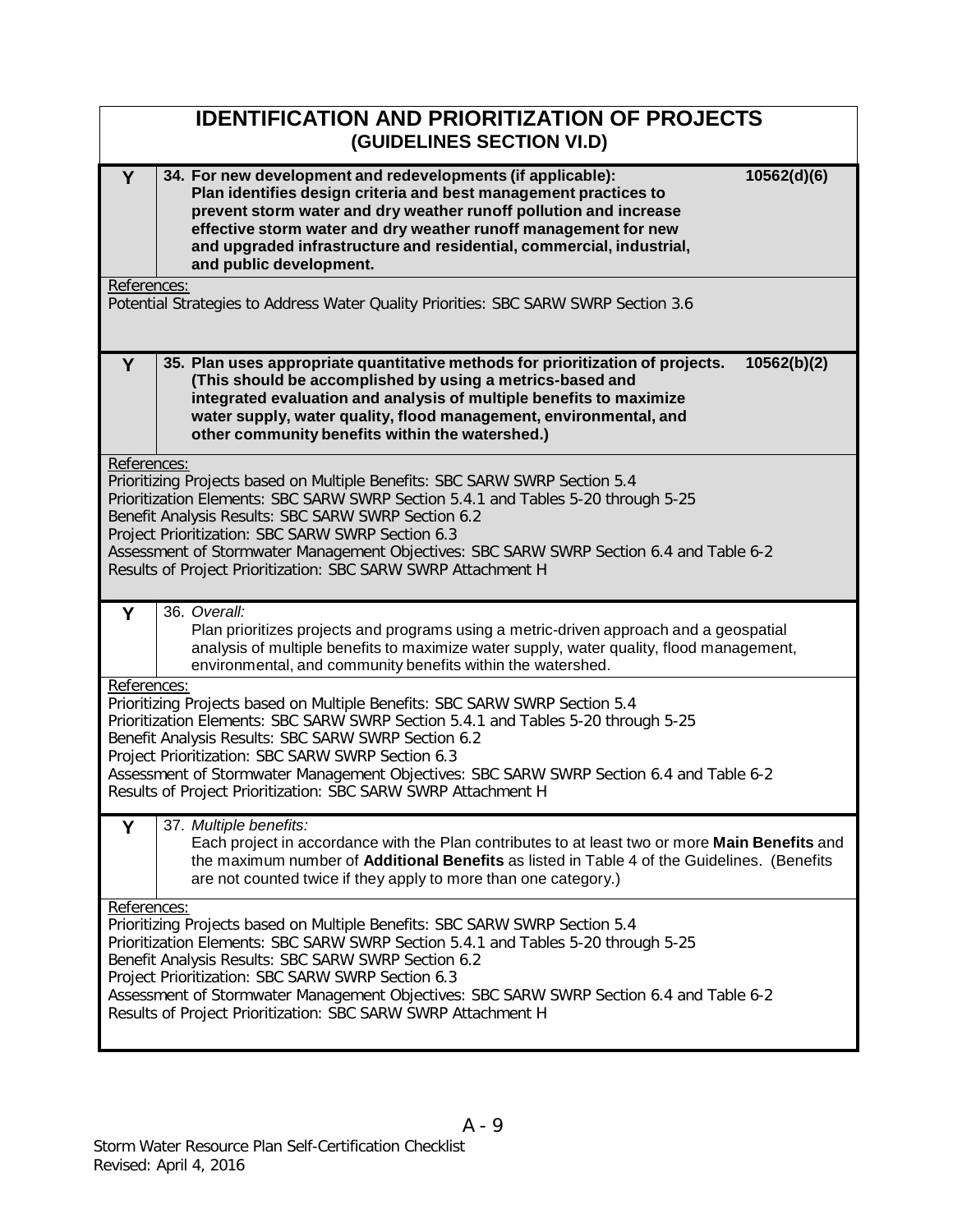| <b>IMPLEMENTATION STRATEGY AND SCHEDULE</b><br>(GUIDELINES SECTION VI.E)                                                                                                                                                                                                                                                                                                                                                                                                                                                                                                                             |
|------------------------------------------------------------------------------------------------------------------------------------------------------------------------------------------------------------------------------------------------------------------------------------------------------------------------------------------------------------------------------------------------------------------------------------------------------------------------------------------------------------------------------------------------------------------------------------------------------|
| 38. Plan identifies resources for Plan implementation, including: 1) projection of additional funding<br>Y<br>needs and sources for administration and implementation needs; and 2) schedule for arranging<br>and securing Plan implementation financing.<br>References:                                                                                                                                                                                                                                                                                                                             |
| Resources: SBC SARW SWRP Section 7.2<br>Schedule: SBC SARW SWRP Section 7.1<br>Responsible Parties: SBC SARW SWRP Section 7.3.2<br>Matrix of Funding Opportunities: SBC SARW SWRP Attachment I                                                                                                                                                                                                                                                                                                                                                                                                       |
| 39. Plan projects and programs are identified to ensure the effective<br>10562(d)(8)<br>Y<br>implementation of the storm water resource plan pursuant to this<br>part and achieve multiple benefits.                                                                                                                                                                                                                                                                                                                                                                                                 |
| References:<br>Tracking: SBC SARW SWRP Section 7.3.4<br>Adaptive Management: SBC SARW SWRP Section 7.4<br>Performance Measures: SBC SARW SWRP Section 7.5 and Table 7-1<br>Expected Versus Actual Outcomes: SBC SARW SWRP Section 7.5.1                                                                                                                                                                                                                                                                                                                                                              |
| 40. The Plan identifies the development of appropriate decision support tools and 10562(d)(8)<br>Y<br>the data necessary to use the decision support tools.                                                                                                                                                                                                                                                                                                                                                                                                                                          |
| References:<br>Information Management: SBC SARW SWRP Section 7.5.3<br>Data Sharing: SBC SARW SWRP Section 7.5.4<br>Decision Support Tools: SBC SARW SWRP Section 7.6                                                                                                                                                                                                                                                                                                                                                                                                                                 |
| Y<br>41. Plan describes implementation strategy, including:<br>a) Timeline for submitting Plan into existing plans, as applicable;<br>b) Specific actions by which Plan will be implemented;<br>c) All entities responsible for project implementation;<br>d) Description of community participation strategy;<br>e) Procedures to track status of each project;<br>f) Timelines for all active or planned projects;<br>g) Procedures for ongoing review, updates, and adaptive management of the Plan; and<br>h) A strategy and timeline for obtaining necessary federal, state, and local permits. |
| References:<br>Implementation Strategy and Schedule: SBC SARW SWRP Section 7, Figure 7-1<br>Implementation: SBC SARW SWRP Section 7.3<br>Schedule: SBC SARW SWRP Section 7.3.1                                                                                                                                                                                                                                                                                                                                                                                                                       |
| 42. Applicable IRWM plan:<br>Y<br>10562(b)(7)<br>The Plan will be submitted, upon development, to the applicable integrated regional water<br>management (IRWM) group for incorporation into the IRWM plan.                                                                                                                                                                                                                                                                                                                                                                                          |
| References:<br>Compatibility with IRWMP Goals: SBC SARW SWRP Section 1.5.2<br>Local IRWMP: SBC SARW SWRP Section 4.1                                                                                                                                                                                                                                                                                                                                                                                                                                                                                 |
| 43. Plan describes how implementation performance measures will be tracked.<br>Υ                                                                                                                                                                                                                                                                                                                                                                                                                                                                                                                     |
| References:<br>Tracking: SBC SARW SWRP Section 7.3.4<br>Performance Measures: SBC SARW SWRP Section 7.5 and Table 7-1<br>Information Management: SBC SARW SWRP Section 7.5.3<br>Data Sharing: SBC SARW SWRP Section 7.5.4                                                                                                                                                                                                                                                                                                                                                                            |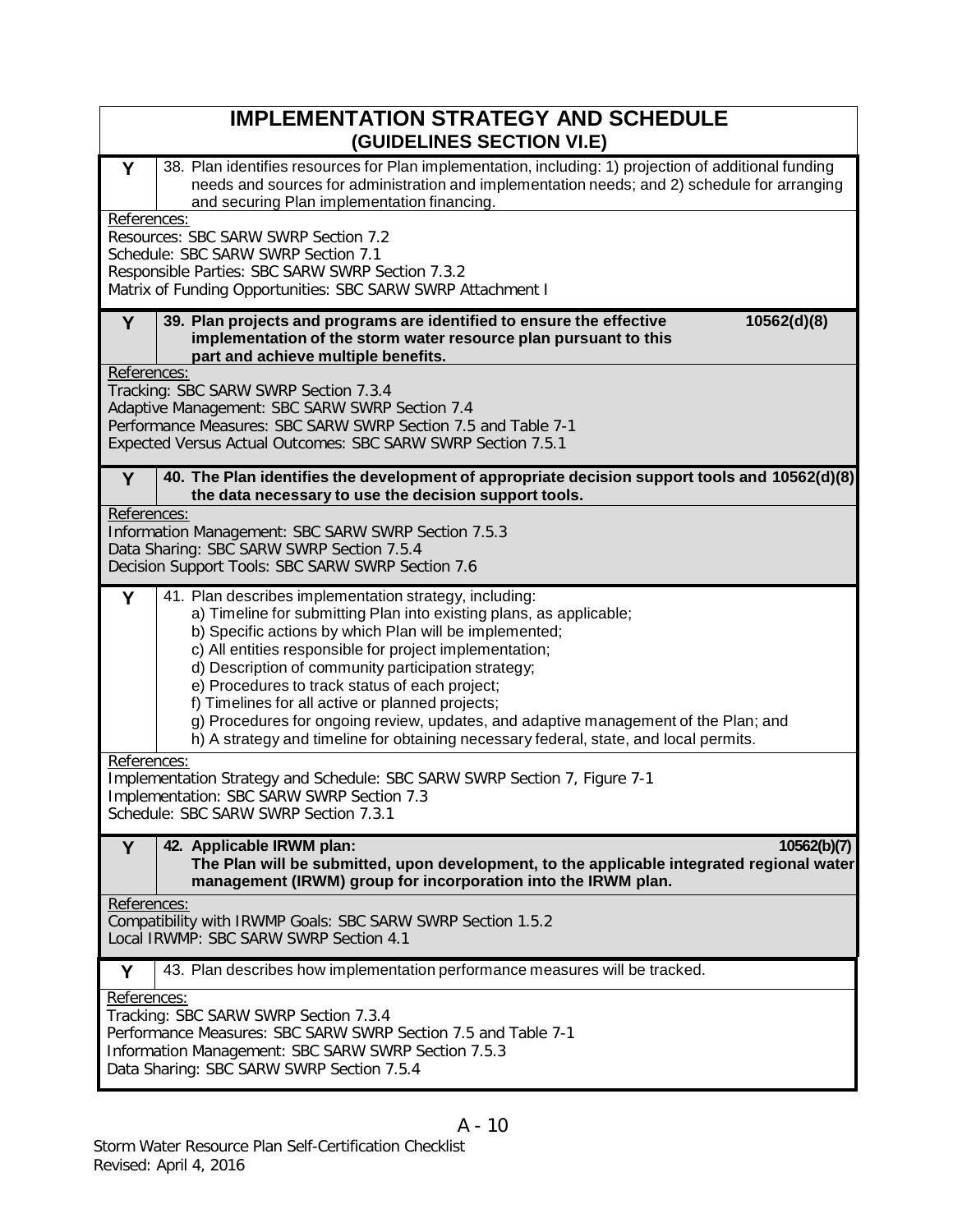| <b>EDUCATION, OUTREACH, PUBLIC PARTICIPATION</b><br>(GUIDELINES SECTION VI.F)                                                                                                                                                                                                                                                                                                                                                                                                                                                                                                        |
|--------------------------------------------------------------------------------------------------------------------------------------------------------------------------------------------------------------------------------------------------------------------------------------------------------------------------------------------------------------------------------------------------------------------------------------------------------------------------------------------------------------------------------------------------------------------------------------|
| 44. Outreach and Scoping:<br>10562(b)(4)<br>Community participation is provided for in Plan implementation.                                                                                                                                                                                                                                                                                                                                                                                                                                                                          |
| References:<br>Education, Outreach, and Public Participation: SBC SARW SWRP Section 8                                                                                                                                                                                                                                                                                                                                                                                                                                                                                                |
| 45. Plan describes public education and public participation opportunities to engage the public when<br>Y<br>considering major technical and policy issues related to the development and implementation.                                                                                                                                                                                                                                                                                                                                                                            |
| References:<br>Public Engagement: SBC SARW SWRP Section 4.5<br>Education: SBC SARW SWRP Section 8.1<br>Printed Materials: SBC SARW SWRP Section 8.1.1<br>SWRP Webpage: SBC SARW SWRP Section 8.1.2<br>Social Media: SBC SARW SWRP Section 8.1.3<br>Public Outreach: SBC SARW SWRP Section 8.3<br>Strategies to Engage Disadvantaged Communities: SBC SARW SWRP Section 8.3.1<br>Stakeholder and Public Outreach, Education, and Engagement Plan: SBC SARW SWRP Attachment E<br>Outreach material: SBC SARW SWRP Attachment K                                                         |
| 46. Plan describes mechanisms, processes, and milestones that have been or will be used to<br>Y<br>facilitate public participation and communication during development and implementation of the<br>Plan.                                                                                                                                                                                                                                                                                                                                                                           |
| References:<br>Public Engagement: SBC SARW SWRP Section 4.5<br>Education: SBC SARW SWRP Section 8.1<br>Printed Materials: SBC SARW SWRP Section 8.1.1<br>SWRP Webpage: SBC SARW SWRP Section 8.1.2<br>Social Media: SBC SARW SWRP Section 8.1.3<br>Public Outreach: SBC SARW SWRP Section 8.3<br>Strategies to Engage Disadvantaged Communities: SBC SARW SWRP Section 8.3.1<br>Stakeholder and Public Outreach, Education, and Engagement Plan: SBC SARW SWRP Attachment E<br>Outreach material: SBC SARW SWRP Attachment K                                                         |
| 47. Plan describes mechanisms to engage communities in project design and implementation.<br>Υ                                                                                                                                                                                                                                                                                                                                                                                                                                                                                       |
| References:<br>Public Engagement: SBC SARW SWRP Section 4.5<br>Community Participation: SBC SARW SWRP Section 7.3.3<br>Education: SBC SARW SWRP Section 8.1<br>Printed Materials: SBC SARW SWRP Section 8.1.1<br>SWRP Webpage: SBC SARW SWRP Section 8.1.2<br>Social Media: SBC SARW SWRP Section 8.1.3<br>Public Outreach: SBC SARW SWRP Section 8.3<br>Strategies to Engage Disadvantaged Communities: SBC SARW SWRP Section 8.3.1<br>Stakeholder and Public Outreach, Education, and Engagement Plan: SBC SARW SWRP Attachment E<br>Outreach material: SBC SARW SWRP Attachment K |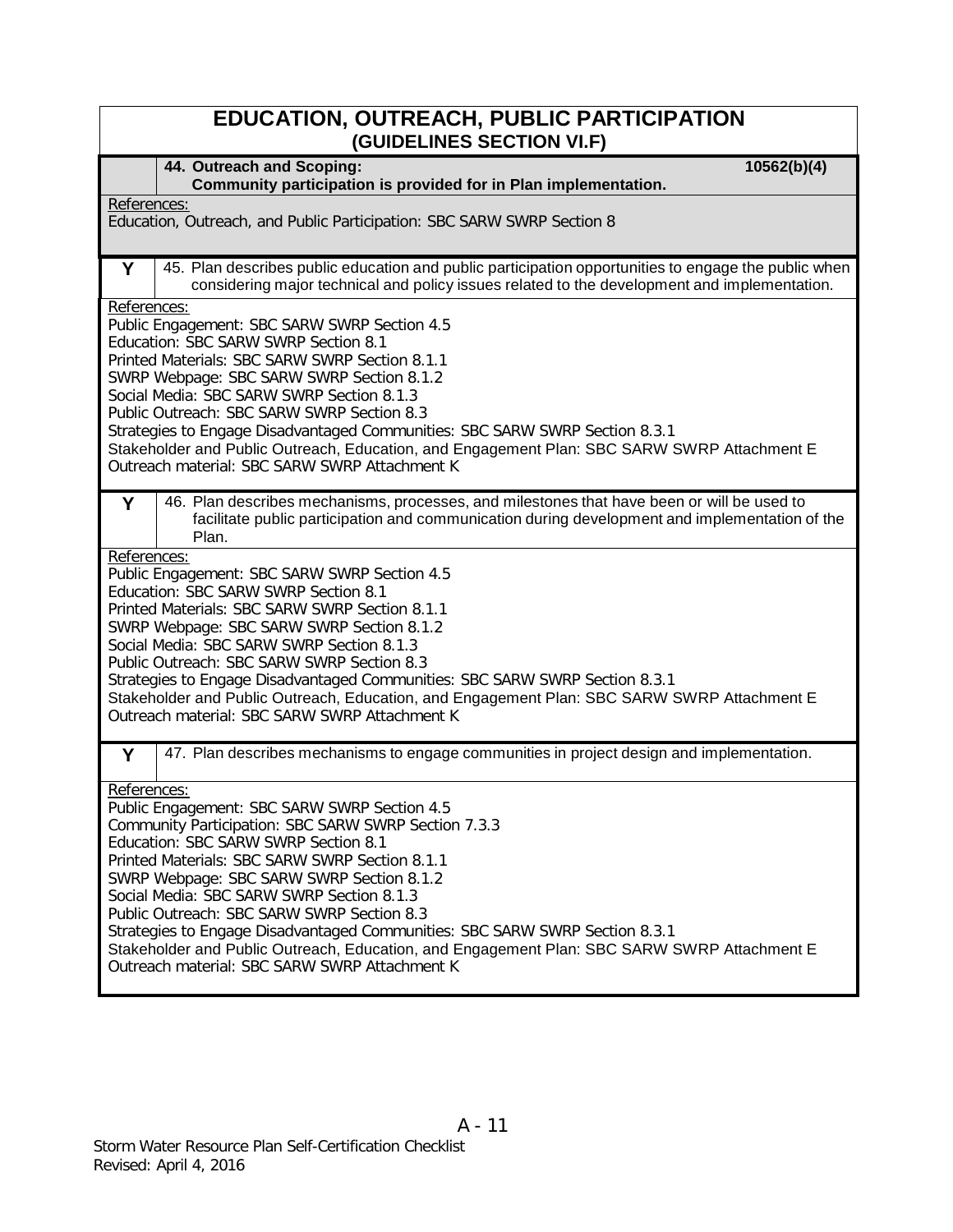| <b>EDUCATION, OUTREACH, PUBLIC PARTICIPATION</b><br>(GUIDELINES SECTION VI.F)                                                                                                                                                                                                                                                                                                                                                                                  |                                                                                                                                                                                              |  |  |
|----------------------------------------------------------------------------------------------------------------------------------------------------------------------------------------------------------------------------------------------------------------------------------------------------------------------------------------------------------------------------------------------------------------------------------------------------------------|----------------------------------------------------------------------------------------------------------------------------------------------------------------------------------------------|--|--|
| Y                                                                                                                                                                                                                                                                                                                                                                                                                                                              | 48. Plan identifies specific audiences including local ratepayers, developers, locally regulated<br>commercial and industrial stakeholders, nonprofit organizations, and the general public. |  |  |
| References:<br>Community Participation: SBC SARW SWRP Section 7.3.3<br>Stakeholder Outreach: SBC SARW SWRP Section 8.2 and Table 8-2<br>Participants Invited to the Stakeholder Outreach Events: SBC SARW SWRP Table 8-2<br>Public Outreach: SBC SARW SWRP Section 8.3<br>Multi-Benefit Project Request Form: SBC SARW SWRP Section 9, References, Attachment J<br>Potential Participants for the Stakeholder Outreach Events: SPOEEP, Attachment E, Table 4-1 |                                                                                                                                                                                              |  |  |
| Y                                                                                                                                                                                                                                                                                                                                                                                                                                                              | 49. Plan describes strategies to engage disadvantaged and climate vulnerable communities within<br>the Plan boundaries and ongoing tracking of their involvement in the planning process.    |  |  |
| References:<br>Strategies to Engage Disadvantaged Communities: SBC SARW SWRP Section 8.3.1<br>DAC Blocks and Tracts within the SBC SARW: Stakeholder and Public Outreach, Education, and<br>Engagement Plan - SBC SARW SWRP Attachment E                                                                                                                                                                                                                       |                                                                                                                                                                                              |  |  |
| Y                                                                                                                                                                                                                                                                                                                                                                                                                                                              | 50. Plan describes efforts to identify and address environmental injustice needs and issues within<br>the watershed.                                                                         |  |  |
| References:<br>Stakeholder and Public Outreach, Education, and Engagement Plan: SBC SARW SWRP Attachment E                                                                                                                                                                                                                                                                                                                                                     |                                                                                                                                                                                              |  |  |
| Y                                                                                                                                                                                                                                                                                                                                                                                                                                                              | 51. Plan includes a schedule for initial public engagement and education.                                                                                                                    |  |  |
| References:<br>Public Engagement: SBC SARW SWRP Section 4.5<br>Schedule: SBC SARW SWRP Section 7.3.1<br>Stakeholder and Public Outreach, Education, and Engagement Plan: SBC SARW SWRP Attachment E                                                                                                                                                                                                                                                            |                                                                                                                                                                                              |  |  |